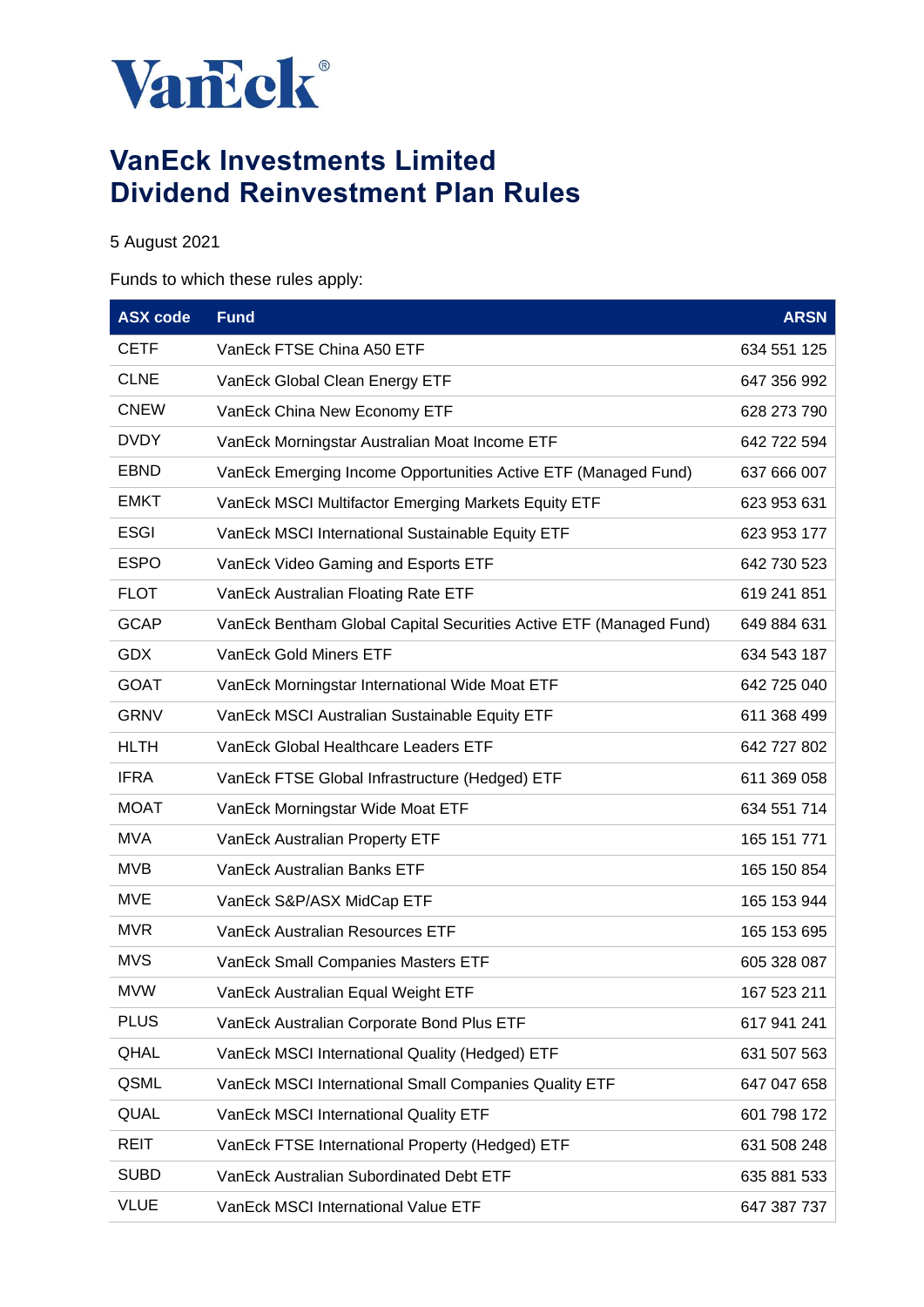## **Contents**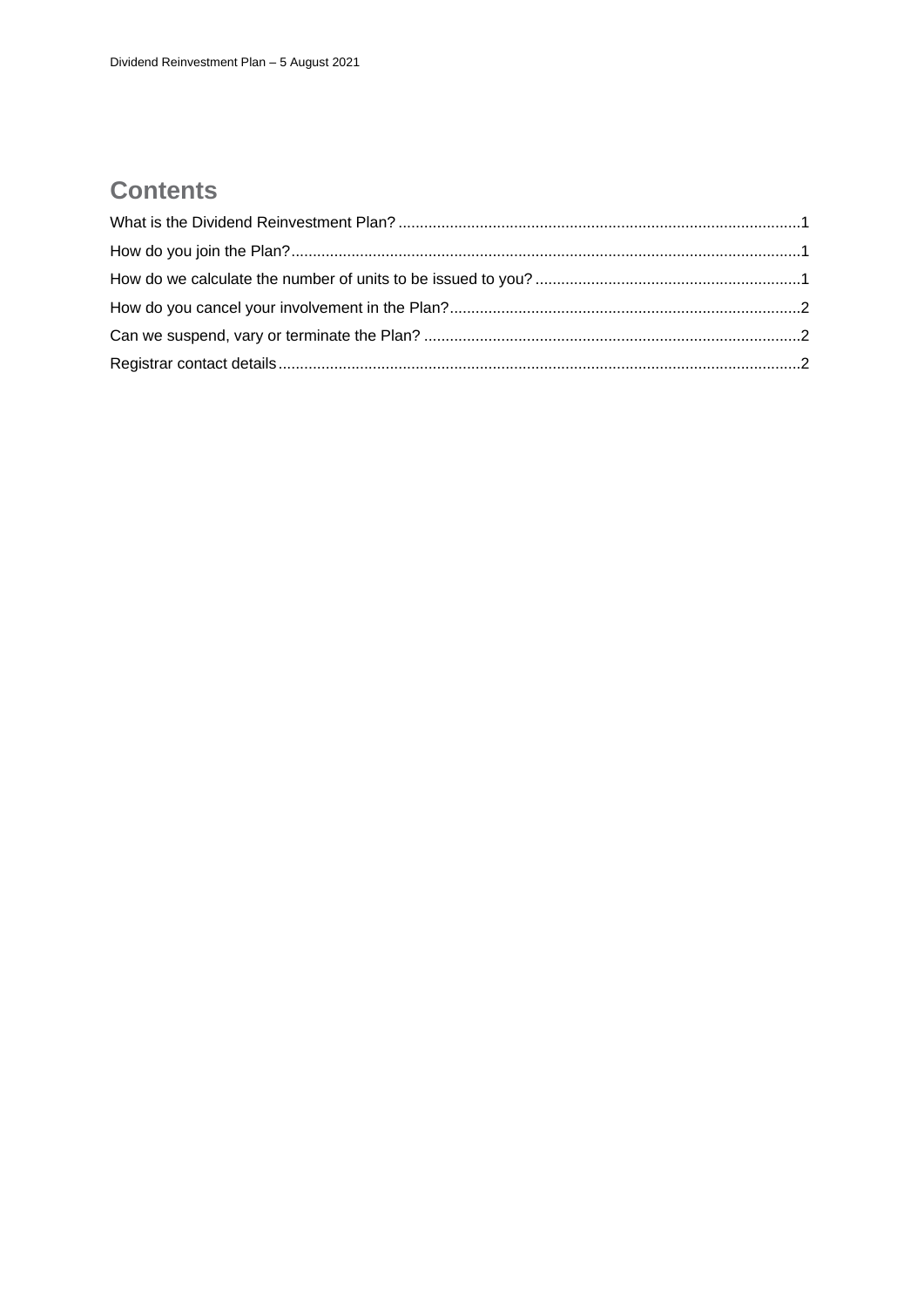<span id="page-2-0"></span>**What is the Dividend Reinvestment Plan?**

The Dividend Reinvestment Plan ('**Plan**') gives unitholders (investors) in VanEck exchange traded funds) ('**Funds**') the option to have their dividends from a Fund automatically reinvested in additional units in a Fund ('**ETF Units**') instead of receiving a cash payment.

Participation in the Plan is voluntary and is not transferrable. If an investor does not choose to participate in the Plan the cash dividends will be paid to their nominated Australian bank, building society or credit union account.

This document sets out the rules for participating in the Plan for all of the Funds listed on the cover page of this Plan.

VanEck Investments Limited is the Responsible Entity of the Funds. The Plan is administered by the Registrar, Link Market Services Limited. By electing to participate in the Plan, an investor agrees to be bound by these rules and acknowledges that the Rules are subject to the applicable VanEck Product Disclosure Statement and the relevant Fund Constitution and applicable operating rules of the Australian Securities Exchange ('**ASX**').

A dividend can only be reinvested into the Fund that is paying the dividend.

A choice to participate in the Plan will apply to all of the ETF Units in the Fund held under a particular shareholder reference number ('**SRN**') or holder identification number ('**HIN**'). Partial participation is not available.

Investors who hold ETF Units in more than one Fund or under more than one SRN or HIN must make a separate election to participate in the Plan for each Fund and each SRN or HIN.

### <span id="page-2-1"></span>**How do you join the Plan?**

Any investor in a Fund may participate in the Plan by completing and submitting a Reinvestment Plan Application and Variation Form with the Registrar either online or by post.

Forms can be obtained by contacting the Registrar. See page 2 for details.

Fully completed applications must be received by no later than 5.00pm on the day before the 'ex-date' (ex-dividend date) for the election to be effective for that dividend. Once accepted, an investor's participation in the Plan will continue until the earlier of (1) the investor cancelling their participation, (2) the investor

selling their entire investment in the Fund, or (3) the Responsible Entity terminating the Plan.

<span id="page-2-2"></span>**How do we calculate the number of ETF Units to be issued to you?**

We will calculate the number of ETF Units to be issued under the Plan in respect of a dividend as follows:

- 1. Determine the dollar amount of the dividend;
- 2. Subtract any withholding tax;
- 3. Add any residual cash amount carried forward from the previous dividend;
- 4. Divide by the Dividend Reinvestment Price; and
- 5. Round down to the nearest whole number.

The Dividend Reinvestment Price will be the ETF Unit price for the particular Fund calculated at the close of ASX trading for the day that the entitlement to the dividend arises, less the amount of the dividend. There is no discount.

The remainder of the dividend will be carried forward to the next dividend as a residual cash balance.

No interest is payable on the residual cash balance. If the investor terminates participation in the Plan whether by choice or by selling all of their units or through the Responsible Entity terminating the Plan, the residual cash balance will not be paid to the investor. Instead, the residual cash balance will become an asset of the Fund.

The details of the dividend including the Dividend reinvestment price will be announced to the market via the ASX and posted on our website at [www.vaneck.com.au.](http://www.vaneck.com.au/)

The Responsible Entity may at any time determine that the Plan will not apply to a particular dividend. Any such decision will be announced to the market via the ASX around the time that the dividend is announced.

ETF Units issued under the Plan rank equally with all other ETF Units issued in a Fund. No brokerage, commission, stamp duty or other transaction costs will be payable on the issue of ETF Units under the Plan.

After each applicable dividend, participating investors will receive a statement setting out the details of the number and value of ETF Units allotted to their account under the Plan.